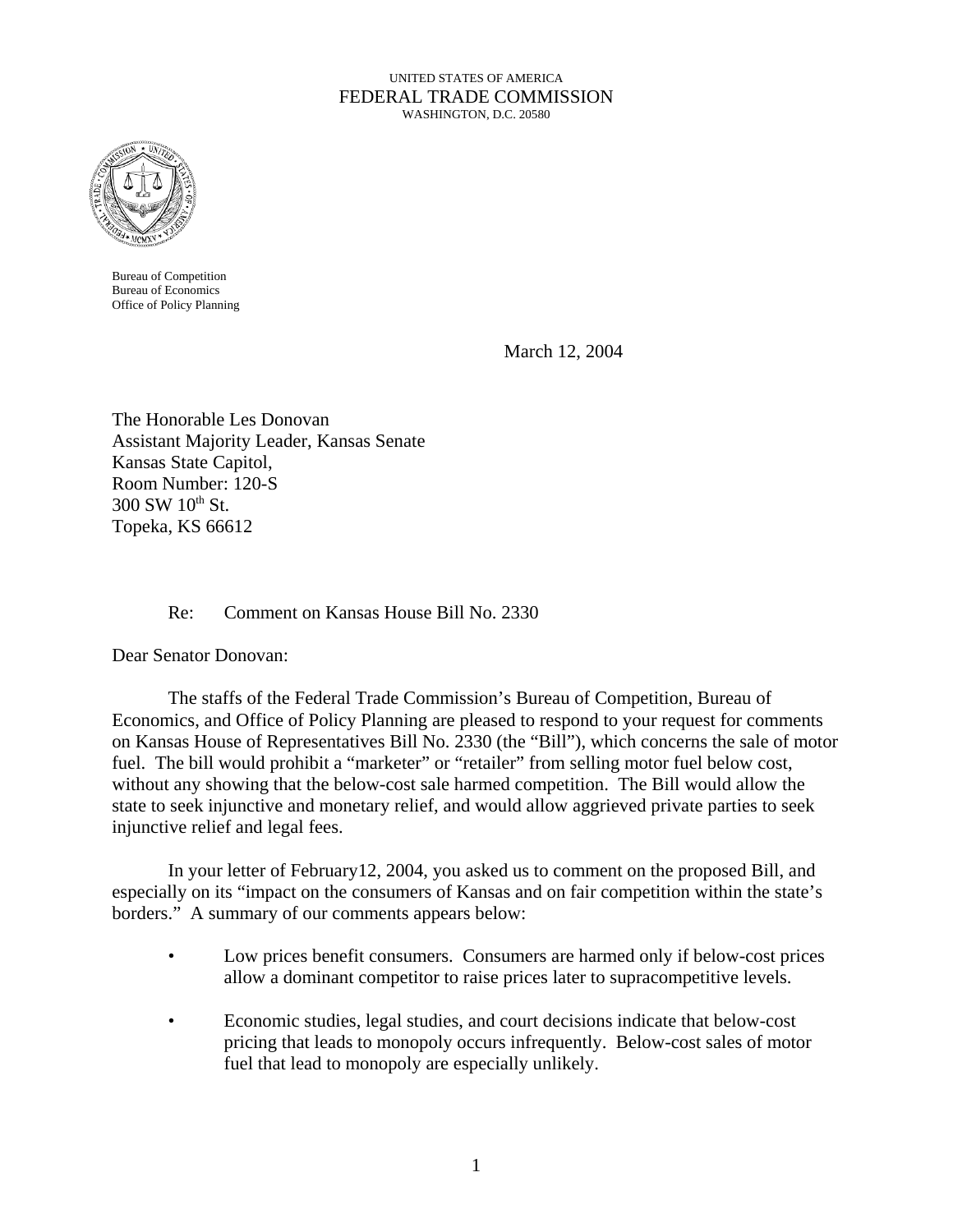- The federal antitrust laws deal with below-cost pricing that has a "dangerous" probability" or a "reasonable prospect" of leading to monopoly. The FTC, the Department of Justice's Antitrust Division, state attorneys general, and private parties can bring suit under the federal antitrust laws against anticompetitive below-cost pricing. The Bill, however, not only duplicates these protections, it exceeds them in ways that are likely to harm consumers. Federal law prohibits pricing that could harm competition and consumers, not just competitors, whereas the Bill would prohibit below-cost pricing regardless of its effect on competition.
- The Bill likely would discourage fuel retailers and marketers from engaging in price competition. The Bill would subject vendors to the potential of a \$10,000 fine per violation for cutting prices even if there is no likelihood of harm to market-wide competition. Further, a price-cutting vendor found in violation of the proposed Bill may be forced to pay for investigatory fees for actions brought by the state, and to pay for a private plaintiff's court costs and legal fees. The Bill also defines "costs" in a way that does not reflect the true marginal cost of the motor fuel in a vendor's inventory, thus potentially subjecting some above-cost prices to condemnation. As a result, the Bill likely would lead many vendors to avoid procompetitive price-cutting for fear of liability.

For these reasons, we believe that the Bill likely would harm consumers and restrict competition. Moreover, the Bill is unnecessary because the federal antitrust laws already protect against anticompetitive predatory pricing.

#### **Interest and Experience of the Federal Trade Commission**

The FTC is charged by statute with preventing unfair methods of competition and unfair or deceptive acts or practices in or affecting commerce.<sup>1</sup> Under this statutory mandate, the Commission seeks to identify business practices that impede competition or increase costs without offering countervailing benefits to consumers. In particular, the Commission staff has often assessed the competitive impact of regulations and business practices in the petroleum industry. In recent years, the Commission has investigated, among others, the mergers of several diversified energy companies: Chevron and Texaco; Exxon and Mobil; BP and Amoco; petroleum refiners Valero Energy and Ultramar Diamond Shamrock; and the combination of the refining and marketing businesses of Shell, Texaco, and Star Enterprises.<sup>2</sup>

The Commission and its staff have also investigated, conducted workshops, and commented on proposed regulations regarding motor fuel pricing. In 2001, the Commission completed investigations of spikes in reformulated gasoline prices in several Midwestern states,<sup>3</sup>

<sup>&</sup>lt;sup>1</sup> Federal Trade Commission Act, 15 U.S.C. § 45.

<sup>2</sup> *See* Valero Energy Corp*.*, Docket C-4031 (Feb. 19, 2002)*;* Chevron Corp., Docket C-4023 ( Jan. 4, 2002); Exxon Corp*.,* Docket C-3907 (Jan. 26, 2001); British Petroleum Co. p.l.c.*,* 127 F.T.C. 515 (1999); Shell Oil Co.*,* 125 F.T.C. 769 (1998). All of these orders are available at the FTC's website.

<sup>&</sup>lt;sup>3</sup> FTC, Final Report, Midwest Gasoline Price Investigation (Mar. 29, 2001), at http://www.ftc.gov/os/2001/03/mwgasrpt.htm.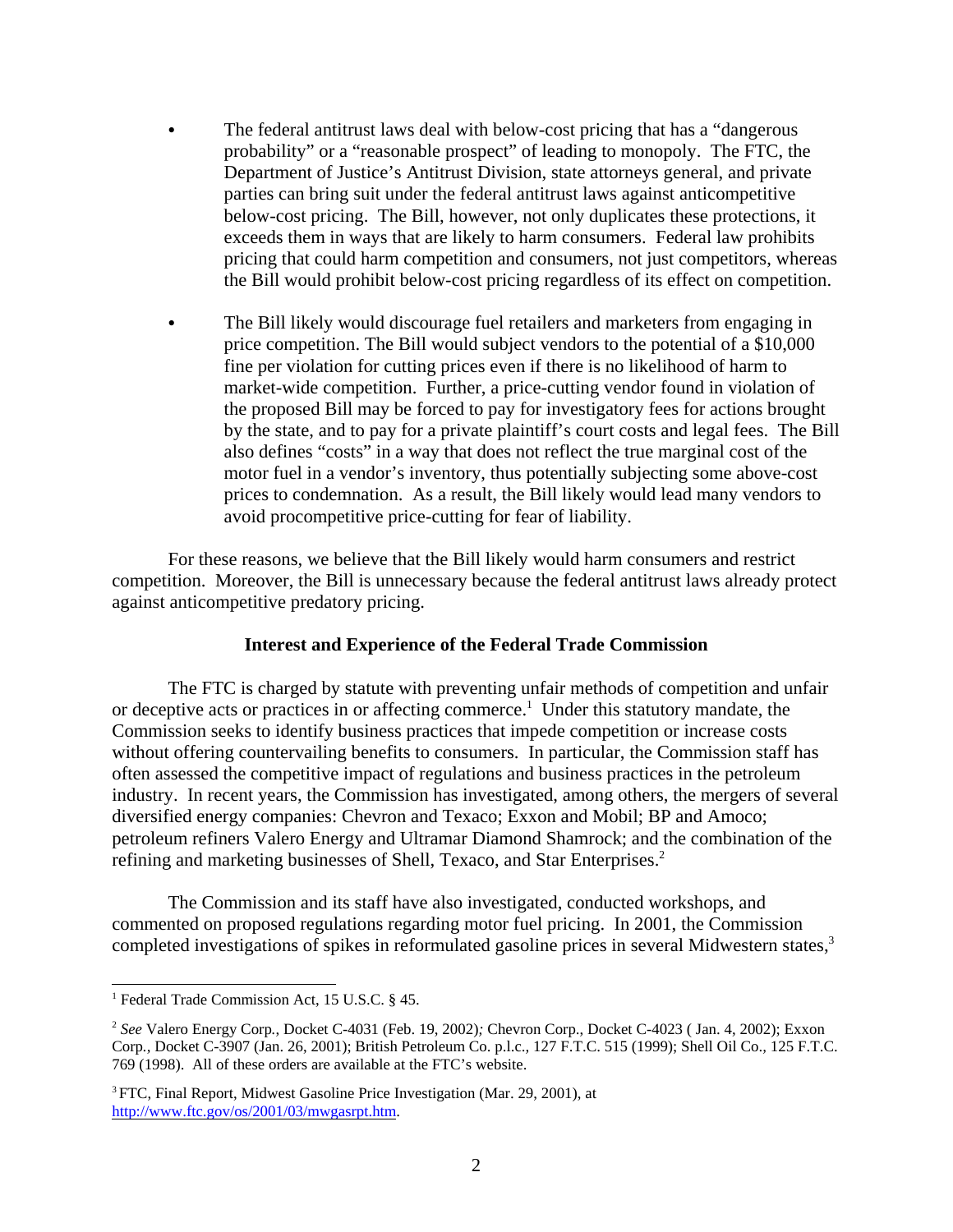and of gasoline price increases in West Coast markets.<sup>4</sup> In the last two years, the Commission held two public conferences to examine factors that affect prices of refined petroleum products in the United States.<sup>5</sup> Commission staff also filed public comments with the Environmental Protection Agency concerning "boutique fuel" regulations.<sup>6</sup> On many occasions, the Commission staff has offered comments on proposed state laws covering various aspects of gasoline sales, including laws that would ban sales of motor fuel below cost.7

#### **Analysis of Proposed Bill No. 2330**

The Bill would make it illegal to sell motor fuel at prices below cost. Specifically, the Bill provides that "no marketer or retailer of motor fuel shall sell or offer for sale, by posted price or indicating meter, motor fuel at a price below cost."<sup>8</sup> The Bill defines "cost" in the following manner:

<sup>7</sup> *See* Letter from Susan Creighton, Director, FTC Bureau of Competition, et al., to Demetrius Newton, Speaker Pro Tempore of the Alabama House of Representatives (Jan. 29, 2004), at http://www.ftc.gov/be/v040005.htm; Letter from Susan Creighton, Director, FTC Bureau of Competition, et al., to Wisconsin State Rep. Shirley Krug (Oct. 15, 2003), at http://www.ftc.gov/be/v030015.htm; Letter from Joseph J. Simons, Director, FTC Bureau of Competition, et al., to Eliot Spitzer, Attorney General of New York (July 24, 2003), at http://www.ftc.gov/be/nymfmpa.pdf; Letter from Joseph J. Simons, Director, FTC Bureau of Competition, et al., to Roy Cooper, Attorney General of North Carolina (May 19, 2003), at http://www.ftc.gov/os/2003/05/ncclattorneygeneralcooper.pdf; *Competition and the Effects of Price Controls in Hawaii's Gasoline Market: Before the State of Hawaii, J. Hearing House Comm. On Energy and Environmental Protection et al.* (Jan. 28, 2003) (testimony of Jerry Ellig, Deputy Director, FTC Office of Policy Planning), at http://www.ftc.gov/be/v030005.htm; Letter from Joseph J. Simons, Director, FTC Bureau of Competition, et al., to Gov. George E. Pataki of New York (Aug. 8, 2002), at http://www.ftc.gov/be/v020019.pdf; Letter from Joseph J. Simons, Director, FTC Bureau of Competition, and R. Ted Cruz to Hon. Robert F. McDonnell, Commonwealth of Virginia House of Delegates (Feb. 15, 2002), at http://www.ftc.gov/be/V020011.htm. *See also* Letter from Ronald B. Rowe, Director for Litigation, FTC Bureau of Competition, to Hon. David Knowles, California State Assembly (May 5, 1992); Prepared Statement of Claude C. Wild III, Director, FTC Denver Regional Office, before the State, Veterans, and Military Affairs Committee of the Colorado State Senate (Apr. 22, 1992); Letter from Claude C. Wild III, Director, FTC Denver Regional Office, to Hon. Bill Morris, Kansas State Senate (Feb. 26, 1992); Letter from Claude C. Wild III, Director, FTC Denver Regional Office, to David Buhler, Executive Director, Utah Department of Commerce (Jan. 29, 1992); Letter from Thomas B. Carter, Director, FTC Dallas Regional Office, to Hon. W.D. Moore, Jr., Arkansas State Senate (Mar. 22, 1991); Letter from Jeffrey I. Zuckerman, Director, FTC Bureau of Competition, to Hon. Jennings G. McAbee, Chairman, Other Taxes and Revenues Subcomm., Ways and Means Comm., South Carolina House of Representatives (May 12, 1989). All of these letters are on file at the FTC.

<sup>4</sup> *FTC Closes Western States Gasoline Investigation,* FTC Press Release (May 7, 2001), at http://www.ftc.gov/opa/2001/05/westerngas.htm.

<sup>5</sup> *FTC to Hold Public Conference/Opportunity for Comment on U.S. Gasoline Industry,* FTC Press Release (July 12, 2001), at http://www.ftc.gov/opa/2001/07/gasconf.htm; *FTC to Hold Second Public Conference on the U.S. Oil and Gasoline Industry in May 2002*, FTC Press Release (Dec. 21, 2001), at http://www.ftc.gov/opa/2001/12/gasconf.htm.

<sup>6</sup> FTC Staff comments, *Study of Unique Gasoline Fuel Blends, Effects on Fuel Supply and Distribution and Potential Improvements,* EPA 420-P-01-004, Public Docket No. A-2001-20 (Jan. 30, 2002), at http://www.ftc.gov/be/v020004.pdf.

 ${}^{8}$ House Bill No. 2330 § 1(a). The Bill contains two limited exceptions where below-cost sales are allowed: (1) for promotional sales associated with "a grand opening," to introduce a "new or remodeled business," or "during special promotions, not to exceed three days per calendar quarter;" and (2) sales "made in good faith to meet an equally low retail price, net of any discounts received at the time of sale." *Id*. at § 1(b)(1)-(2).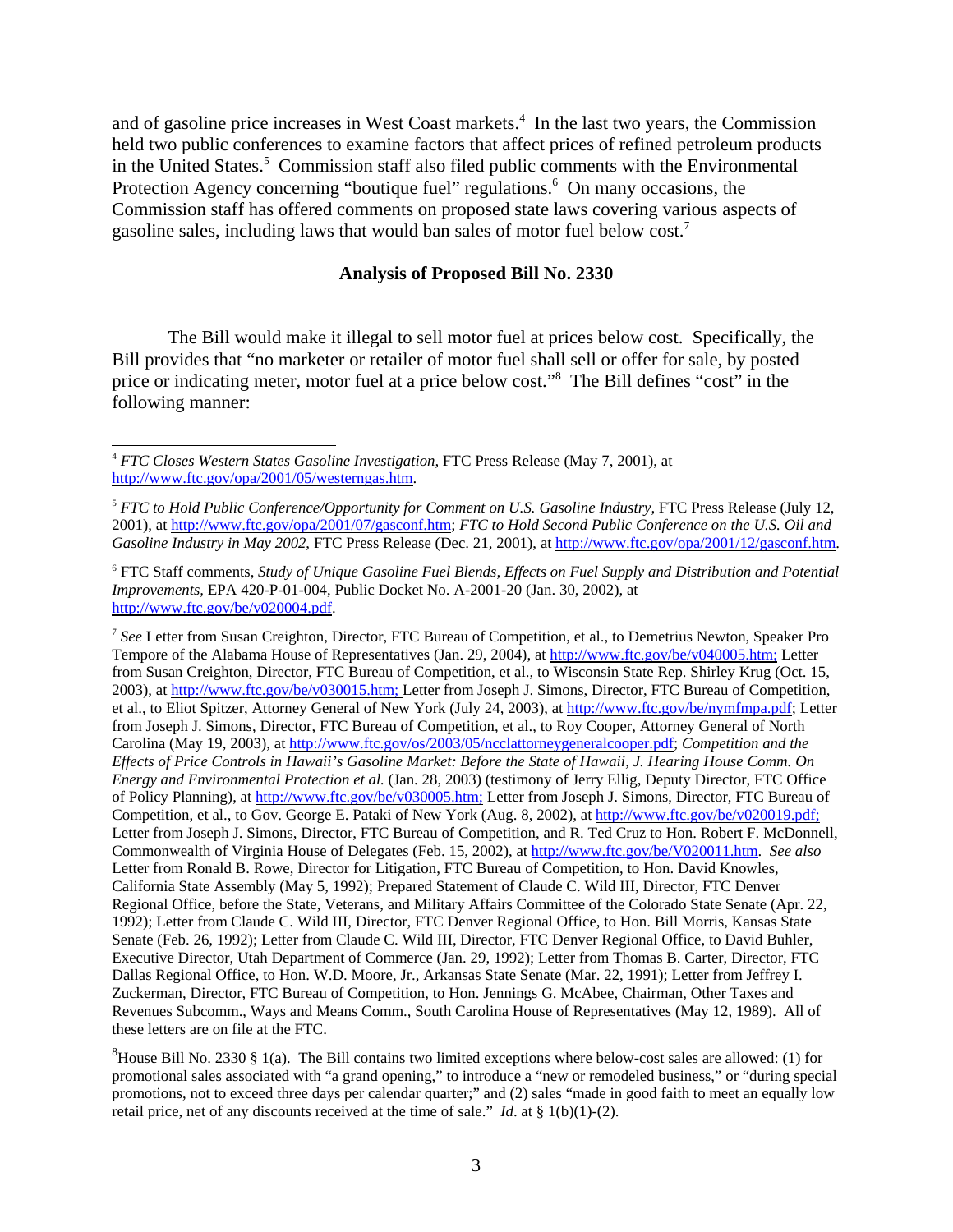"[C]ost" means product cost and actual freight or transportation costs plus applicable taxes and fees pursuant to federal, state and local law or if such costs are unavailable then "cost" means the average of the three lowest terminal prices posted by a supplier on the day at the terminal from which the most recent supply of motor fuel delivered to the retail location was acquired as published by a nationally recognized petroleum price reporting service and actual freight offered from a common carrier for hire designated for the terminal from which the most recent supply of motor fuel delivered to the retail location, plus applicable taxes and fees pursuant to federal, state and local law.<sup>9</sup>

If the Division of Weights and Measures of the Department of Agriculture "receives a complaint and has reason to believe that a marketer or retailer has violated the provisions of this act," the Bill would have the Division demand that the offending marketer or retailer "raise [its] price ... to comply with the provisions of this act."<sup>10</sup> Within 10 business days following this demand, the Division "shall investigate and determine whether the allegations contained in the complaint are still true."<sup>11</sup> If the allegations are "still true," the marketer or retailer "shall provide the [D]ivision with all records and documentation requested in order . . . to determine if a violation of the act has occurred."12 If the Division determines that a violation has occurred, it will provide the Attorney General "with all records, documentation and findings of the [D]ivision related to such violation."13

In turn, the Attorney General may seek a declaratory judgment, injunctive relief, monetary penalties, and "reasonable expenses and investigation fees" incurred by both the Division and the Attorney General.<sup>14</sup> On the first violation, "the [A]ttorney [G]eneral shall send to the violator by certified mail, return receipt requested, an order that the violator cease and desist from the violation within 24 hours of receipt of such order."15 A second violation "shall render the violator liable for the payment of a civil penalty in a sum of \$1,000 for each day the violation occurs."16 A "third or subsequent" violation "shall render the violator liable for the payment of a civil penalty in a sum of \$10,000 for each day such violation occurs."17

The Bill also would allow a retailer or marketer "aggrieved by a violation of the provisions of this act" to seek a declaratory judgment that a violation has occurred, and

 $^{11}$ *Id*.

<sup>13</sup>*Id*.

 $^{14}$ *Id.* at § 1(e)(1)-(4).

<sup>16</sup>*Id*.

<sup>17</sup>*Id*.

 $^{9}$ *Id.* at § 1(c).

 $^{10}$ *Id.* at § 1(d).

 $12$ *Id.* If a retailer or marketer fails to comply with the request for documents, the Division "shall take [its pumps] out of service." *Id*.

<sup>&</sup>lt;sup>15</sup>*Id*. at § 1(f). It appears that a violation is defined either with respect to a specific transaction with a specific customer or, if a specific transaction cannot be identified, with respect to each day. *Id.*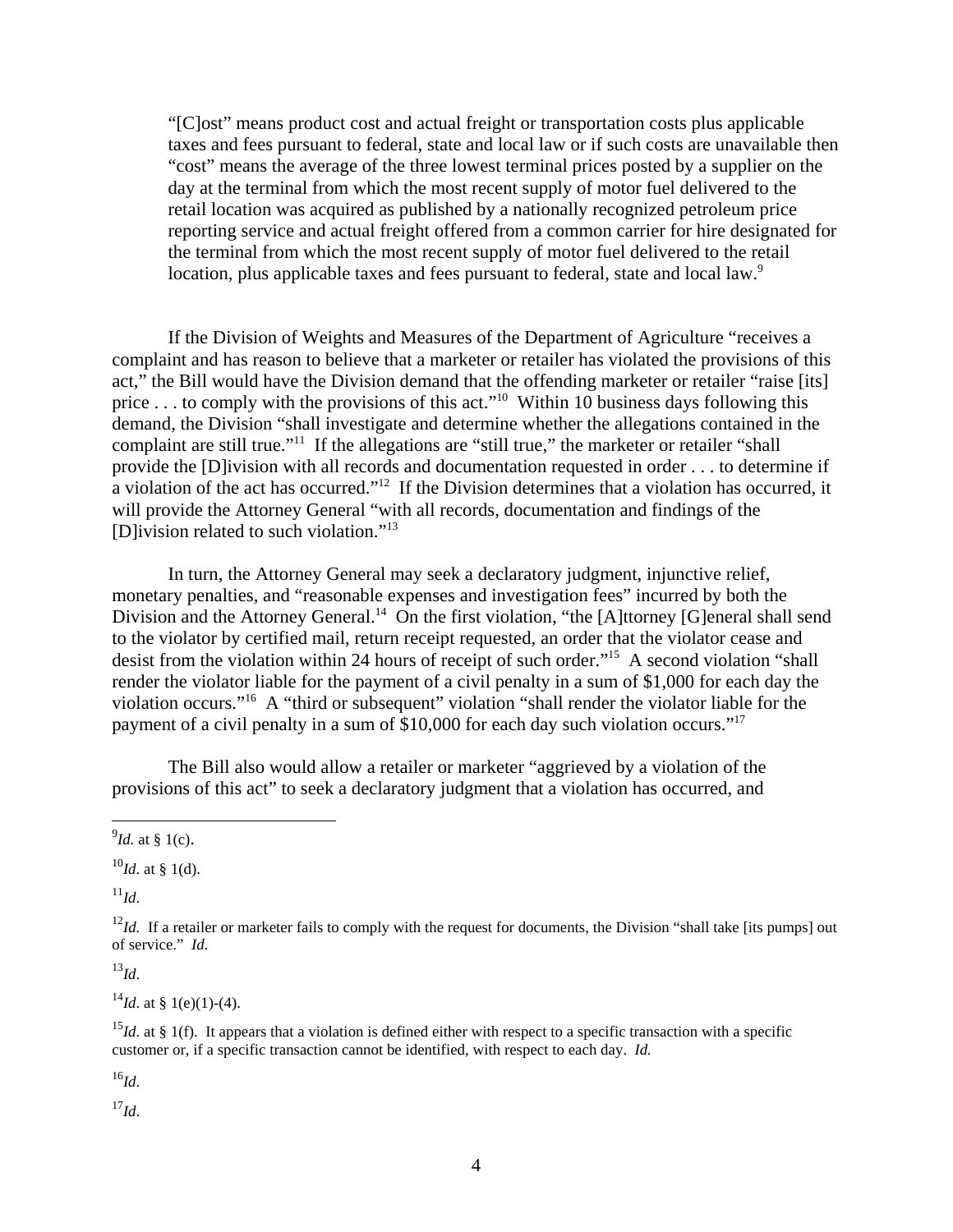injunctive relief to prevent current and future violations, and to "recover court costs and reasonable attorney fees."18

We believe that, if followed by retailers and marketers, the Bill likely would restrict competition and may lead to higher prices for consumers. Unlike federal antitrust law, the Bill would have the effect of protecting individual retailers and marketers of motor fuel from lowerpriced competitors. In doing so, the Bill likely would harm consumers by discouraging procompetitive price-cutting. We also believe that the Bill is unnecessary, both because scholarly studies and court decisions indicate that anticompetitive below-cost pricing happens infrequently, and because the federal antitrust laws already prohibit anticompetitive below-cost pricing.

# **I. Legal and scholarly analysis of predatory pricing**

# **A. Federal antitrust law condemns below-cost pricing that harms competition**

# **i. Antitrust law protects consumers, not competitors**

The federal antitrust laws are fundamental to national economic policy and our free market system. The antitrust laws ensure that markets remain competitive, efficient, and dynamic. Under these laws, both the FTC and the Department of Justice's Antitrust Division may bring enforcement actions against anticompetitive below-cost pricing.<sup>19</sup> The federal government has launched several predatory pricing investigations and predatory unilateral conduct cases during the past several years.<sup>20</sup> In addition, private plaintiffs and state attorneys general have the right to bring predatory pricing cases. Under Section 4 of the Clayton Act, any person who has been injured in his business or property as a result of conduct forbidden by the antitrust laws can seek treble damages for that injury.21 State attorneys general, acting as *parens patriae*, also may bring such actions.

Although below-cost pricing that harms competition is illegal, the United States Supreme Court has cautioned that antitrust law should not prevent procompetitive price-cutting. Congress designed the antitrust laws for "the protection of competition, not competitors," and vigorous competition allows consumers to reap the benefits of lower prices, greater variety, and higher quality goods and services.<sup>22</sup> In several important antitrust decisions, the Court has been absolutely clear that consumer welfare is the linchpin of the antitrust laws, and that as a general

 $^{18}$ *Id.* at § 1(g)(1)-(3).

<sup>&</sup>lt;sup>19</sup>Predatory pricing claims generally are brought either as violations of Sherman Act § 2 (15 U.S.C. § 2) or as "primary-line" violations of the Robinson-Patman Act (15 U.S.C. § 13(a)).

<sup>20</sup> One notable example is *United States v. Microsoft*, 253 F.3d 34 (D.C. Cir.), *cert. denied*, 534 U.S. 952 (2001).

 $^{21}$  15 U.S.C. 8 15.

 $^{22}$  Brunswick Corp. v. Pueblo Bowl-O-Mat, Inc., 429 U.S. 477, 488 (1977) (quoting Brown Shoe Co. v. United States, 370 U.S. 294, 320 (1962)).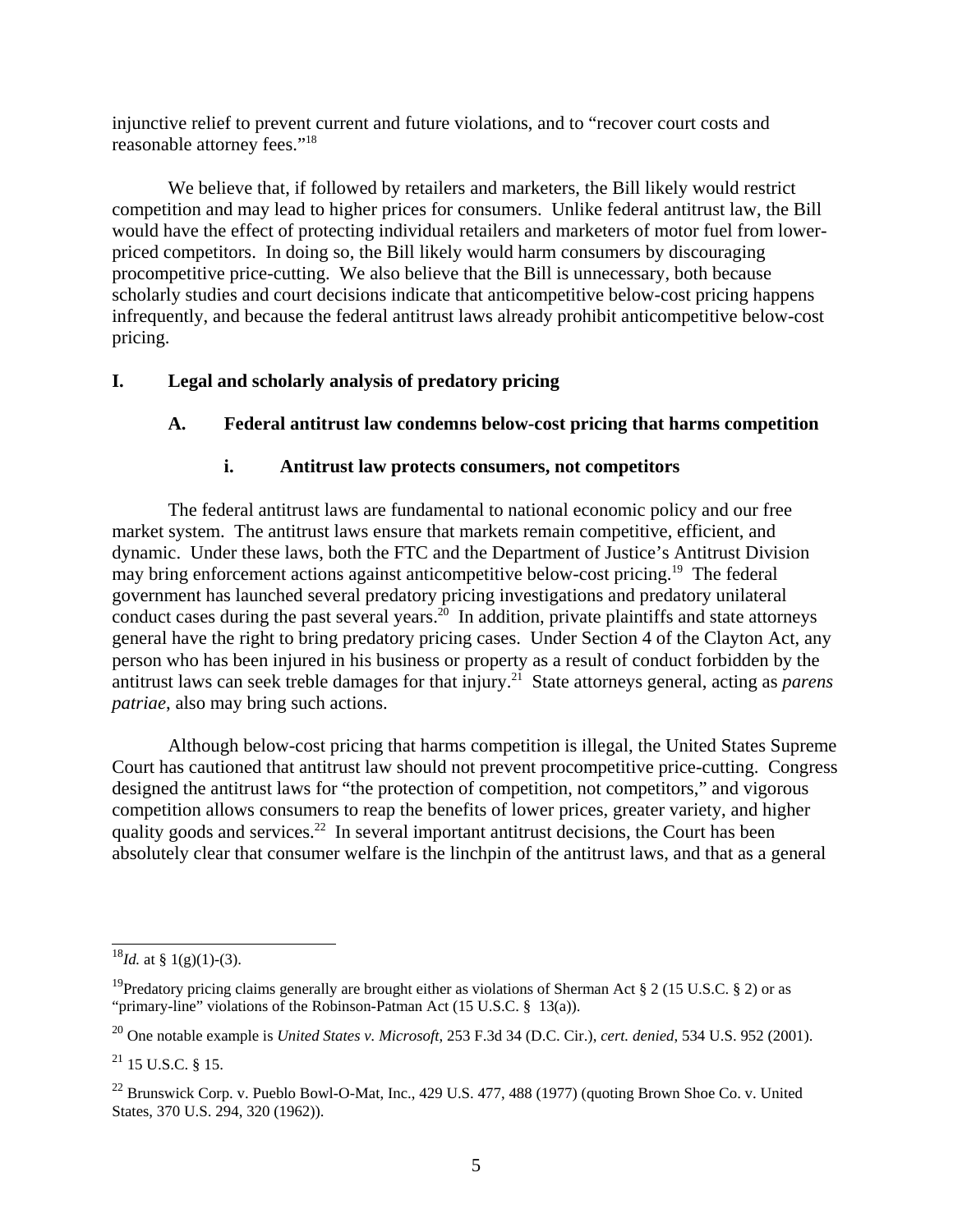matter, low prices are "a boon to consumers."23 As the Supreme Court observed in *Spectrum Sports, Inc. v. McQuillan*:

The purpose of the [Sherman] Act is not to protect businesses from the working of the market; it is to protect the public from the failure of the market. The law directs itself not against conduct which is competitive, even severely so, but against conduct which unfairly tends to destroy competition itself. $^{24}$ 

Thus, unless conduct threatens to lead to lower output, higher prices, lower quality, or less variety, it is of no concern to the antitrust laws.<sup>25</sup>

# **ii. Only below-cost prices can be predatory**

The Supreme Court has directly addressed low-pricing strategies. In *Brooke Group Ltd. v. Brown & Williamson Tobacco Corp.*, the leading case in this area, the Court expressly held that a defendant does not violate the federal antitrust laws by cutting prices merely because the low prices decrease a competitor's profits. "Low prices benefit consumers regardless of how those prices are set. . . . To hold that the antitrust laws protect competitors from the loss of profits due to such price competition would, in effect, render illegal any decision by a firm to cut prices in order to increase market share."<sup>26</sup> To be unlawful, the low prices must, at a minimum, be predatory. "[S]o long as they are above predatory levels, [low prices] do not threaten competition . . . . We have adhered to this principle regardless of the type of antitrust claim involved."<sup>27</sup>

The Court has defined predatory pricing, in turn, as "pricing below an appropriate measure of [the defendant's] cost for the purpose of eliminating competitors in the short run and reducing competition in the long run."<sup>28</sup> Although the Court has not stated what the appropriate measure of cost should be, prominent antitrust scholars and several federal circuit courts have concluded that the price-cutter's marginal costs, or a close proxy such as average variable costs, should be the yardstick.<sup>29</sup>

 $^{24}$ 506 U.S. 447, 458 (1993).

<sup>25</sup>*Cf*. *Brooke Group*, 509 U.S. at 224 ("That below-cost pricing may impose painful losses on its target is of no moment to the antitrust laws if competition is not injured: It is axiomatic that the antitrust laws were passed for the protection of *competition*, not *competitors.*") (internal quotations and citations omitted) (emphasis in original).

<sup>26</sup> *Id.* at 223 (internal quotations and citations omitted).

<sup>27</sup> *Id.* (quoting *Atlantic Richfield*, 495 U.S. at 340).

28 Cargill, Inc. v. Monfort of Colorado, Inc., 479 U.S. 104, 117 (1986).

<sup>23</sup> Brooke Group Ltd. v. Brown & Williamson Tobacco Corp., 509 U.S. 209, 224 (1993). *See also* Atlantic Richfield Co. v. USA Petroleum Co., 495 U.S. 328 (1990); Matsushita Elec. Indus. Co. v. Zenith Radio Corp., 475 U.S. 574 (1986). After *Brooke Group*, it is clear that a plaintiff must show injury to competition in a primary-line case under the Robinson-Patman Act. *See Brooke Group*, 509 U.S. at 222-23.

<sup>29</sup>Marginal costs are those costs associated with producing an additional unit of output. *See* United States v. AMR Corp., 335 F.3d 1109, 1116 (10<sup>th</sup> Cir. 2003) (marginal cost and average variable cost are relevant in determining whether prices are predatory); Kelco Disposal, Inc. v. Browning-Ferris Indus., 845 F.2d 404, 407 (2d Cir. 1988), *aff'd on other grounds,* 492 U.S. 257 (1989) (finding that "[p]rices that are below reasonably anticipated marginal cost, and its surrogate, reasonably anticipated average variable cost . . . are presumed predatory"); MCI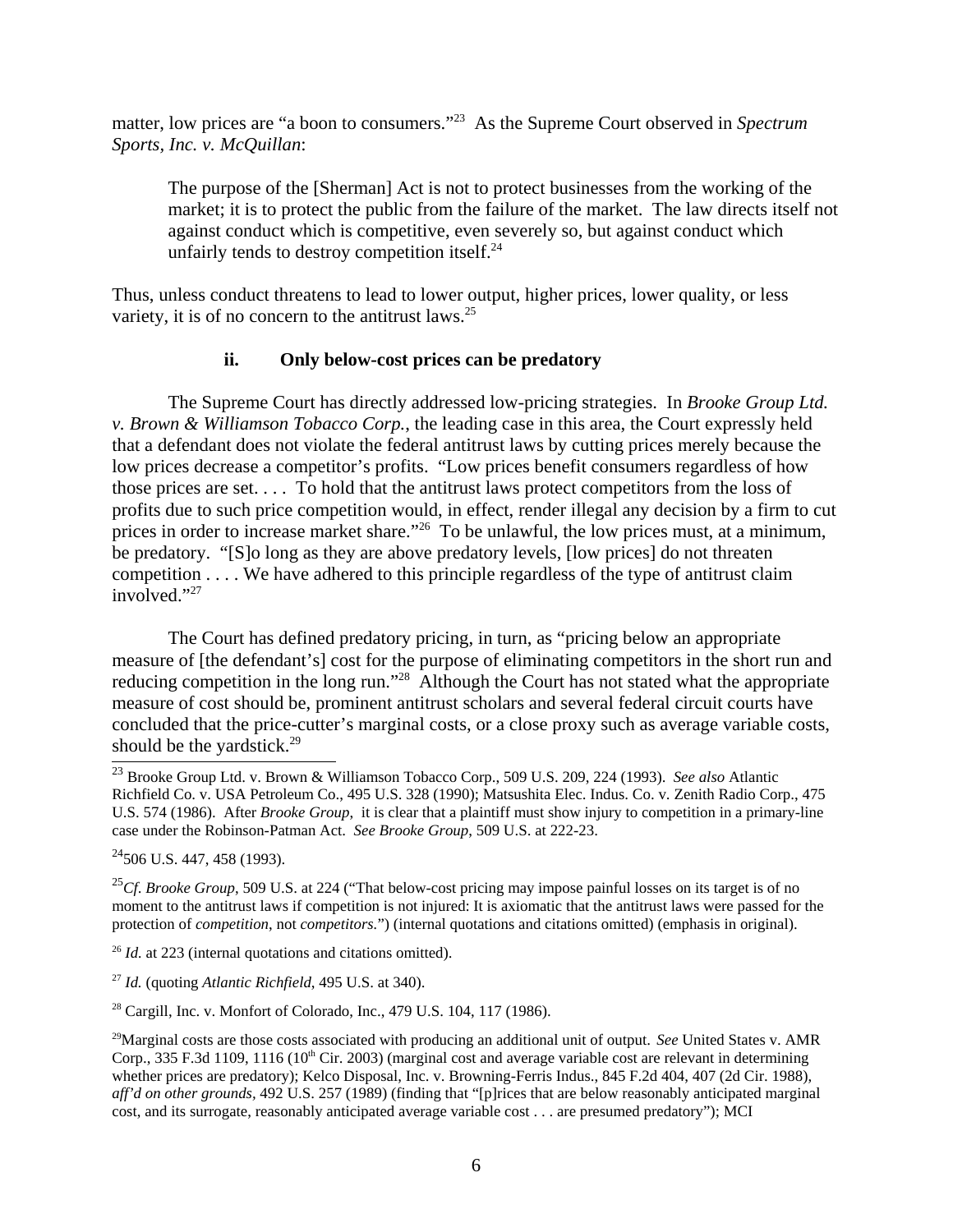#### **iii. Below-cost pricing can harm consumers only in limited circumstances**

Below-cost pricing has the potential to injure consumers *only* if it allows a firm subsequently to engage in sustained supracompetitive pricing. As the Supreme Court has noted in regard to predatory pricing:

> [T]he short-run loss is definite, but the long-run gain depends on successfully neutralizing the competition. Moreover, it is not enough simply to achieve monopoly power, as monopoly pricing may breed quick entry by new competitors eager to share in the excess profits. The success of any predatory scheme depends on *maintaining* monopoly power for long enough both to recoup the predator's losses and to harvest some additional gain.30

Thus, even if a below-cost pricing strategy succeeds in temporarily reducing the number of competitors, the price-cutter must keep competitors from returning after it tries to raise prices again: "The second prerequisite to holding a competitor liable under the [federal] antitrust laws for charging low prices is a demonstration that the competitor had a reasonable prospect, or, under § 2 of the Sherman Act, a dangerous probability, of recouping its investment in below-cost prices."<sup>31</sup> Otherwise, the below-cost pricing strategy, which requires that the firm incur losses on every sale, will not succeed. As a practical matter, the recoupment test can be satisfied only when the price-cutter enjoys substantial market power so that it can affect prices through a contraction in its output, and when there are significant barriers to entry and reentry so that the price-cutter's supracompetitive prices will not be undercut by new entrants.<sup>32</sup>

When a firm is unable to recoup its short-run losses later through supracompetitive pricing, consumers enjoy a windfall. And without harm to consumers, an antitrust violation does not occur. "[U]nsuccessful predation is in general a boon to consumers . . . . That below-cost pricing may impose painful losses on its target is of no moment to the antitrust laws if competition is not injured."<sup>33</sup>

Communications Corp. v. AT&T, 708 F.2d 1081, 1122-23 (7th Cir. 1983) (holding that no predatory intent can be presumed from prices at or above long-run incremental cost); Int'l Air Indus. v. American Excelsior Co., 517 F.2d 714, 724 (5th Cir. 1975) (holding that plaintiff must show that "either (1) a competitor is charging a price below his average variable cost . . . or (2) the competitor is charging a price below its short-run, profit-maximizing price and barriers to entry are great enough to enable the discriminator to reap the benefits of predation before new entry is possible"); P. AREEDA & H. HOVENKAMP, ANTITRUST LAW ¶ 724; P. Areeda & D. Turner, *Predatory Pricing and Related Practices Under Section 2 of the Sherman Act*, 88 HARV. L. REV. 697 (1975). In *Brooke Group*, the parties both agreed that average variable cost should be the appropriate measure.

<sup>30</sup> *Matsushita Elec.*, 475 U.S. at 589 (emphasis in original).

<sup>31</sup> *Brooke Group*, 509 U.S. at 224.

<sup>&</sup>lt;sup>32</sup>See id. at 226 (citing entry barriers, market concentration, and capacity constraints as factors to guide the recoupment inquiry).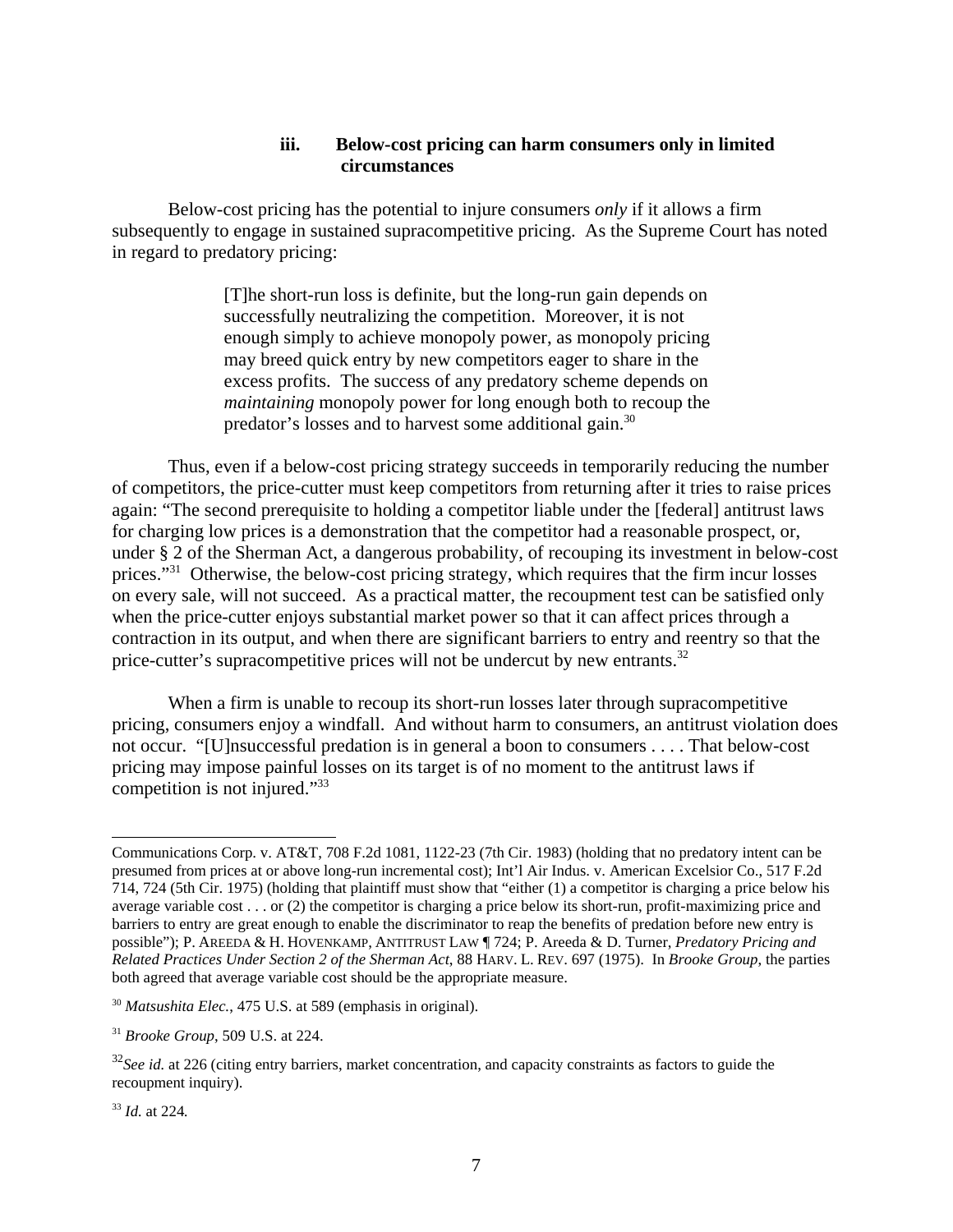### **B. Scholarly studies and court decisions suggest that predatory below-cost pricing happens infrequently**

In recent years, many scholars have studied anticompetitive below-cost pricing. In an exhaustive discussion, Frank Easterbrook, now sitting on the U.S. Court of Appeals for the Seventh Circuit, noted that "[s]tudies of many industries find little evidence of profitable predatory practices in the United States or abroad. These studies are consistent with the result of litigation; courts routinely find that there has been no predation."34

Other analyses largely confirm Easterbrook's conclusion. A leading textbook on industrial organization economics notes that "[g]iven all the problems in identifying predatory pricing, it is not surprising that economists and lawyers have found few instances of successful price predation in which rivals are driven out of business and prices then rise. Although predation is frequently alleged in lawsuits, careful examination of these cases indicates that predation in the sense of pricing below cost usually did not occur."35 Predation sometimes occurs,  $36$  but not nearly as frequently as claimed.  $37$ 

The Supreme Court has endorsed this scholarship. Because it is difficult to profit from anticompetitive below-cost pricing, the Supreme Court has observed that "there is a consensus among commentators that predatory pricing schemes are rarely tried, and even more rarely successful."<sup>38</sup> Therefore, the Court has emphasized the need to take great care to distinguish between procompetitive price cutting and anticompetitive predation because "cutting prices in order to increase business often is the very essence of competition . . . ."39

Indeed, the Supreme Court has made it clear that when it comes to unilateral activity, antitrust law should be extremely hesitant to condemn conduct that is consistent with competition. In *Spectrum Sports*, for example, the Supreme Court noted how difficult it is to "distinguish robust competition from conduct with long-term anticompetitive effects," and observed that "this Court and other courts have been careful to avoid constructions of § 2 [of the Sherman Act] which might chill competition, rather than foster it."40 And this year, in *Verizon Comm. Inc. v. Law Offices of Curtis V. Trinko*, the Court once again cautioned against legal rules that too easily condemn activities associated with competition, observing that "[m]istaken

<sup>34</sup> F. Easterbrook, *Predatory Strategies and Counterstrategies*, 48 U. CHI. L. REV. 263, 313-14 (1981) (citations omitted).

<sup>35</sup> DENNIS W. CARLTON & JEFFREY M. PERLOFF, MODERN INDUSTRIAL ORGANIZATION 342 (3d ed. 2000).

<sup>36</sup> *See* J. CHURCH & R. WARE, INDUSTRIAL ORGANIZATION: A STRATEGIC APPROACH 659 (2000).

 $37$  P. AREEDA & H. HOVENKAMP, ANTITRUST LAW at  $\P$  723a ("as the Supreme Court has observed, although competitors allege predation frequently, it is probably quite uncommon").

<sup>38</sup> *Matsushita Elec.*, 475 U.S. at 589.

<sup>39</sup> *Id.* at 594.

<sup>40</sup>*Spectrum Sports*, 506 U.S. at 458-59.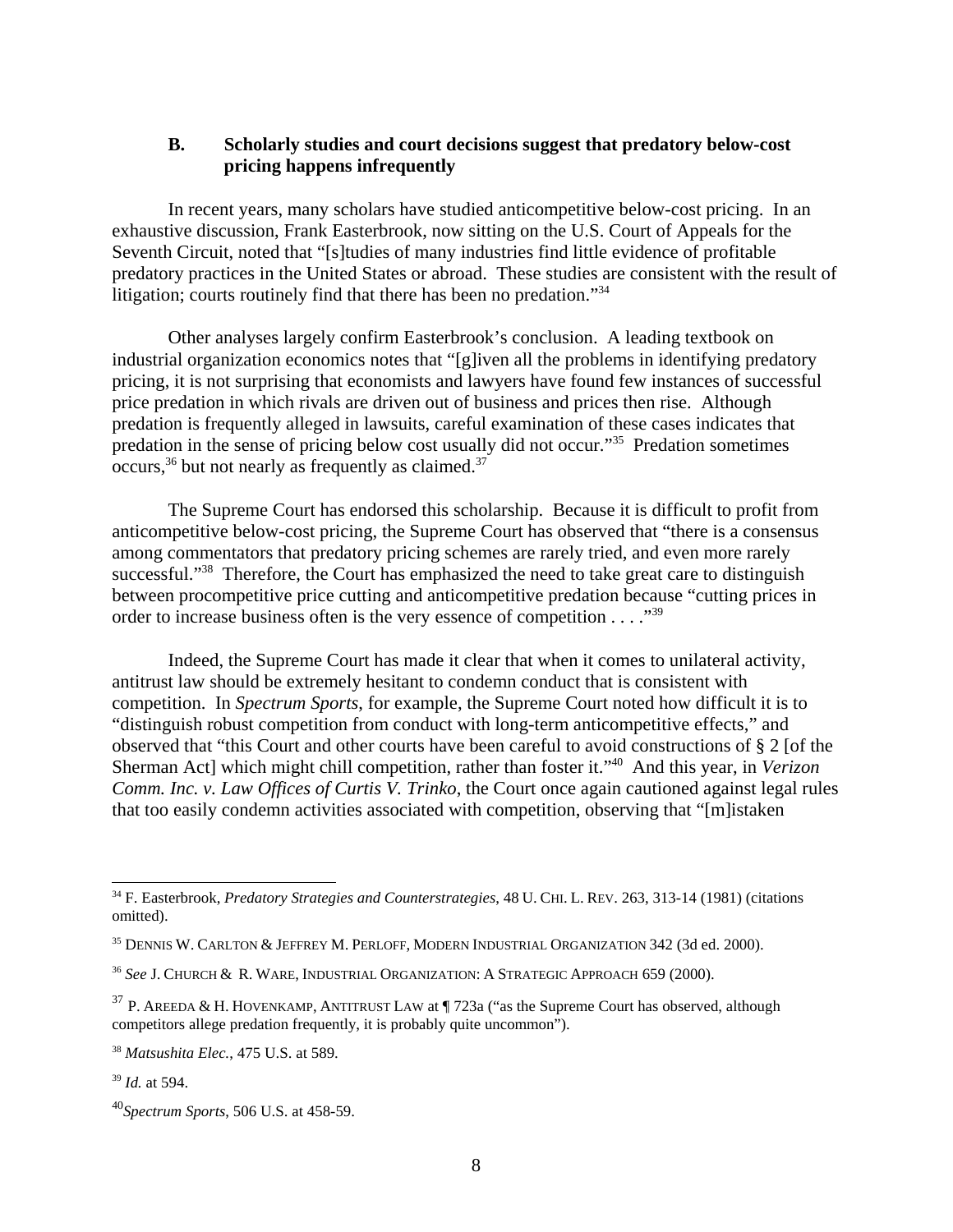inferences and the resulting false condemnations 'are especially costly, because they chill the very conduct the antitrust laws are designed to protect."<sup>41</sup>

# **C. Past studies show that anticompetitive below-cost sales of motor fuel are especially unlikely**

Several studies suggest that anticompetitive below-cost pricing is especially unlikely in gasoline retailing. During the past two decades, many government agencies have investigated laws to prevent anticompetitive below-cost pricing of motor fuel. The issue originally arose in the 1980s, when various parties expressed concern that major oil companies were selling gasoline below cost to drive independent stations out of business. Numerous states considered enacting legislation to ban below-cost pricing of motor fuel. The U.S. Department of Energy (USDOE) comprehensively investigated these allegations.

In 1984, USDOE released a final report to Congress examining whether vertically integrated refiners were "subsidizing" their retail gasoline operations in a way that was predatory or anticompetitive. The study relied on extensive pricing data and internal oil company documents. USDOE found no evidence of predation or anticompetitive subsidization. Instead, the agency concluded that the decline in the overall number of retail outlets and intensified competition among gasoline marketers resulted from decreased consumer demand for gasoline in some areas and a continuing trend toward the use of more efficient, higher-volume retail outlets.42

Several states have conducted their own studies. In 1987, Arizona's Joint Legislative Study Committee recommended no new legislation to restrict the pricing of motor fuel in Arizona. "The marketplace for petroleum products is very competitive in Arizona," the Committee concluded.43 Similarly, in 1986, the Washington State Attorney General studied whether refiners were subsidizing company-owned service stations in an anticompetitive manner. Washington gathered information on the practices of all eight of the major companies in the state for a three-year sample period. The Washington study found that lessee-dealers paid essentially the same prices as company-owned stations more than 99% of the time.<sup>44</sup>

In 2000, the Commonwealth of Pennsylvania studied a variety of proposals for bills affecting retail gasoline sales in the state. The report extensively analyzed "sales below cost" laws and declined to recommend that Pennsylvania enact one. In fact, the Pennsylvania study raised significant doubts about the theory that gasoline retailers were engaging in

<sup>41124</sup> S. Ct. 872, 882 (2004) (quoting *Matsushita*, 475 U.S. at 594).

<sup>42</sup> USDOE, DEREGULATED GASOLINE MARKETING: CONSEQUENCES FOR COMPETITION, COMPETITORS, AND CONSUMERS (Mar. 1984); DR. JAMES B. DELANEY & DR. ROBERT N. FENILI, U.S. DEP'T OF ENERGY, FINAL REPORT: THE STATE OF COMPETITION IN GASOLINE MARKETING (Jan. 1981).

 $^{43}$  STAFF OF ARIZ. JOINT LEGISLATIVE STUDY COMMITTEE, FINAL REPORT ON PETROLEUM PRICING AND MARKETING PRACTICES AND PRODUCER RETAIL DIVORCEMENT, at 35 (Dec. 1988)

<sup>44</sup> WASH. ATTORNEY GENERAL, FINAL REPORT TO THE WASHINGTON STATE LEGISLATURE ON THE INVESTIGATION OF RETAIL GASOLINE MARKETING, at 14 (Aug. 12, 1987).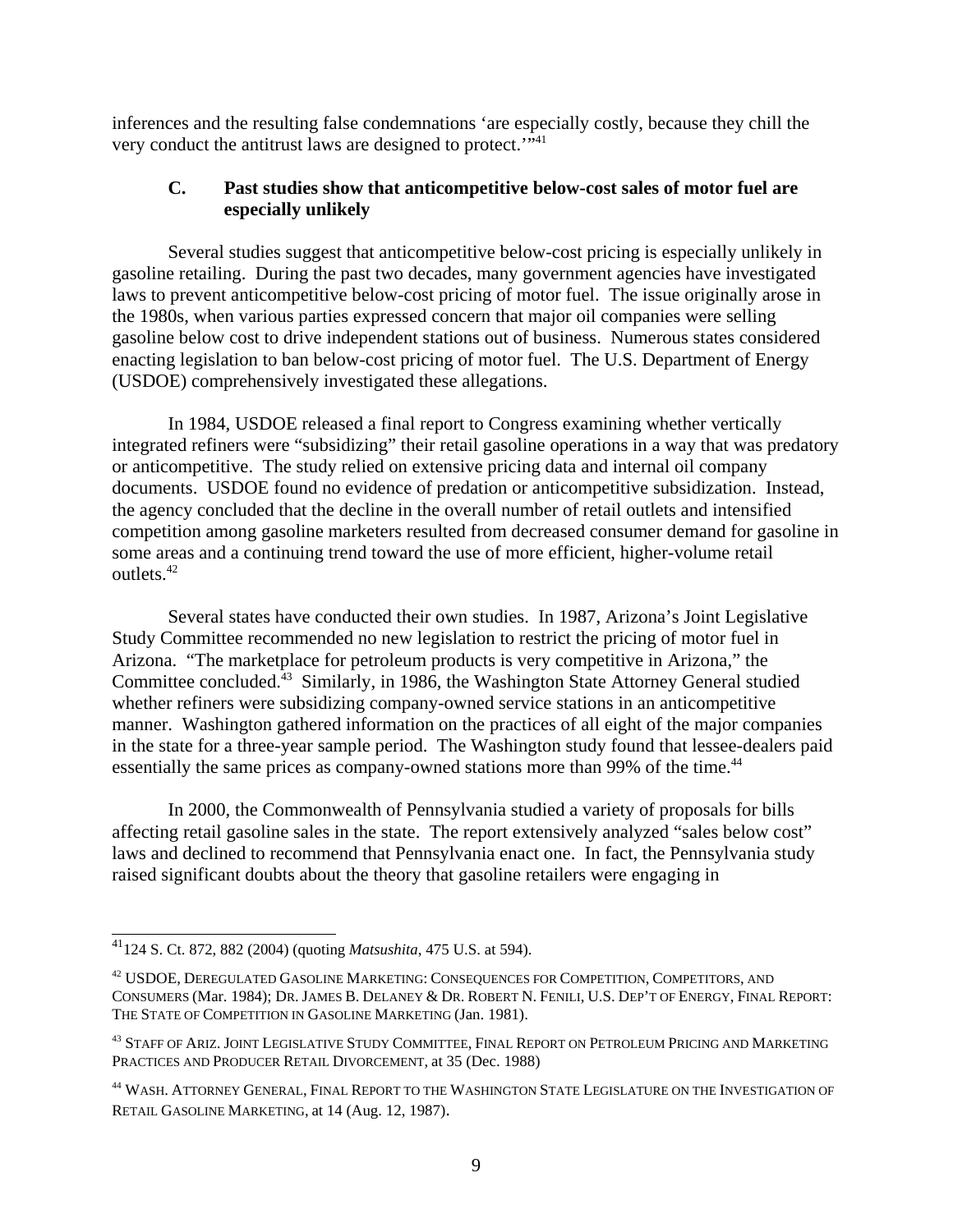anticompetitive below-cost pricing, and it warned that a "sales below cost" law could harm consumers:

Unfortunately, such laws may serve to deter, rather than enhance, competition. The reason for such deterrence is that it may open up firms who engage in low, but non-predatory, pricing to litigation. Seeing the threat of litigation, such firms may change strategy and charge consumers higher prices.<sup>45</sup>

Of course, competitors often will complain that the competition charges prices that are "too low." Competitors have an incentive to do so if they believe such complaints will lead to legislation that will allow them to charge higher prices. To date, however, no systematic study has produced evidence that predatory pricing is a significant problem in retail gasoline markets.

#### **II. The Bill likely would restrict competition and harm consumers**

To the extent that motor fuel sellers would adjust their behavior to comply with the proposed Bill, it would most likely have a detrimental effect on competition and consumer welfare. By allowing liability to be predicated on a single act of below-cost pricing, regardless of any effect on competition, the Bill would shield vendors of motor fuel from competition by deterring competitive price-cutting. This result would harm consumers. Additionally, the Bill's definition of "cost" does not reflect the true marginal cost of motor fuel in a vendor's inventory. Finally, we believe that the Bill is unnecessary, both because scholarly studies and court decisions indicate that anticompetitive below-cost pricing happens infrequently, and because the federal antitrust laws already prohibit anticompetitive instances of below-cost pricing.

# **A. The Bill likely would deter price-cutting and thus harm competition**

A marketer or retailer found to have violated the Bill would face penalties that include a fine of up to \$10,000 per violation, as well as private litigation that could result in injunctive relief and legal fees. Given the possibility of mistakenly being found liable and facing these substantial penalties, the Bill likely would deter vendors from cutting prices. Indeed, the Supreme Court has cautioned that because of the risk of false condemnation, rules that too easily condemn behavior consistent with competition (*e.g.*, price-cutting), will have the effect of deterring firms from competing.<sup>46</sup> Thus, unlike federal antitrust law, which protects competition, the Bill likely would lead marketers and retailers to compete less vigorously, thus having the effect of protecting marketers and retailers of motor fuel *from* competition.

The Bill, moreover, would condemn below-cost sales, even if those sales result in lower prices for consumers, and even where there is no danger that the price-cutter subsequently will

<sup>45</sup> STAFF OF BUDGET AND FINANCE COMM., COMMONWEALTH OF PA. LEGISLATURE , FACTORS AFFECTING MOTOR FUEL PRICES AND THE COMPETITIVENESS OF PA.'S MOTOR FUELS MARKET, A REPORT IN RESPONSE TO H.R. 451, at 35 (Oct. 2000).

<sup>46</sup> *See* notes 40 & 41, *supra*, and accompanying text.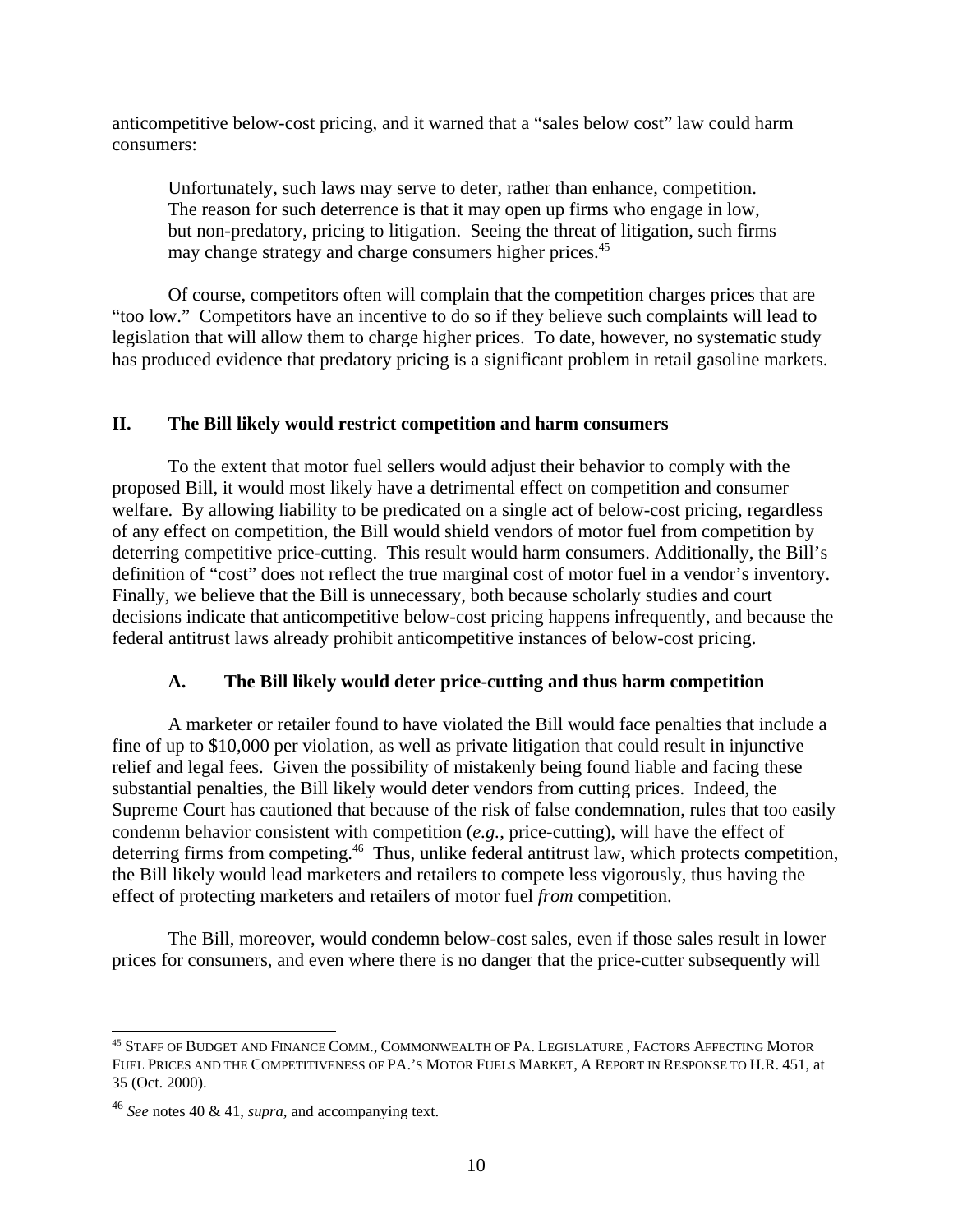recoup its losses by charging higher prices. $47$  In this manner, the Bill would deprive consumers of lower motor fuel prices without providing any countervailing benefits in terms of protection from subsequent anticompetitive prices.

The Bill also would allow the Division of Weights and Measures, on the basis of a single complaint and without first conducting an investigation, to "demand that such marketer or retailer raise [its] price."48 Consequently, it is possible that even if a marketer or retailer were not in violation of the Bill, the state could nonetheless compel the vendor to raise its prices, to the detriment of consumers.

 In all of these ways, the Bill likely would cause consumers to pay more for gasoline than they would have had the Bill never taken effect. Indeed, a growing body of empirical economic research from the past two decades generally finds that state "sales below cost" laws on retail gasoline prices raise those prices or leave them unchanged.<sup>49</sup>

<sup>&</sup>lt;sup>47</sup>As the staff of the FTC has noted in prior comments concerning below-cost sales laws, provisions that allow a violation to be premised on harm to a single competitor (as opposed to harm to competition as a whole) are likely to have adverse effects on competition and consumer welfare. *See* Letter to Demetrius Newton, *supra* note 7.

<sup>&</sup>lt;sup>48</sup>House Bill No. 2330 § 1(d).

<sup>49</sup> *See*, *e.g.*, R. Anderson & R. Johnson, *Antitrust and Sales-Below-Cost Laws: The Case of Retail Gasoline*, 14 REV. IND. ORG. 189, 203 (1999); R. Fenili & W. Lane, *Thou Shalt Not Cut Prices! Sales-Below-Cost Laws for Gas Stations*, 9 REGULATION 31, 32 (Sept./Oct. 1985). One study, currently in draft form, finds that these laws increase gasoline prices initially and lower them (relative to pre-enactment levels) in subsequent years. The authors, however, do not fully report the statistical significance of the price changes in subsequent years. *See* M. Skidmore, J. Peltier, and J. Alm, "Do Motor Fuel Sales-Below-Cost Laws Lower Prices?" (unpublished manuscript, University of Wisconsin-Whitewater). Many of the studies suffer from methodological problems that make it unclear whether they are measuring the impact of sales below cost laws or something else. The most carefully controlled study, conducted by a senior economist in the FTC's Bureau of Economics, found that the laws had no effect on retail prices. M. Vita, *Regulatory Restrictions on Vertical Integration and Control: The Competitive Impact of Gasoline Divorcement Policies*, 18 J. REG. ECON. 217 (2000). One possible explanation for these varied findings is that the studies do not account for the vigor of enforcement (by state governments or by competitor lawsuits), but focus on the mere existence of a relevant law. These laws are often difficult to enforce or are enforced unevenly. Therefore, the mere existence of such a law may have only a limited effect on retail gasoline prices. Vigorous and sustained enforcement, however, could significantly chill competition and increase retail gasoline prices.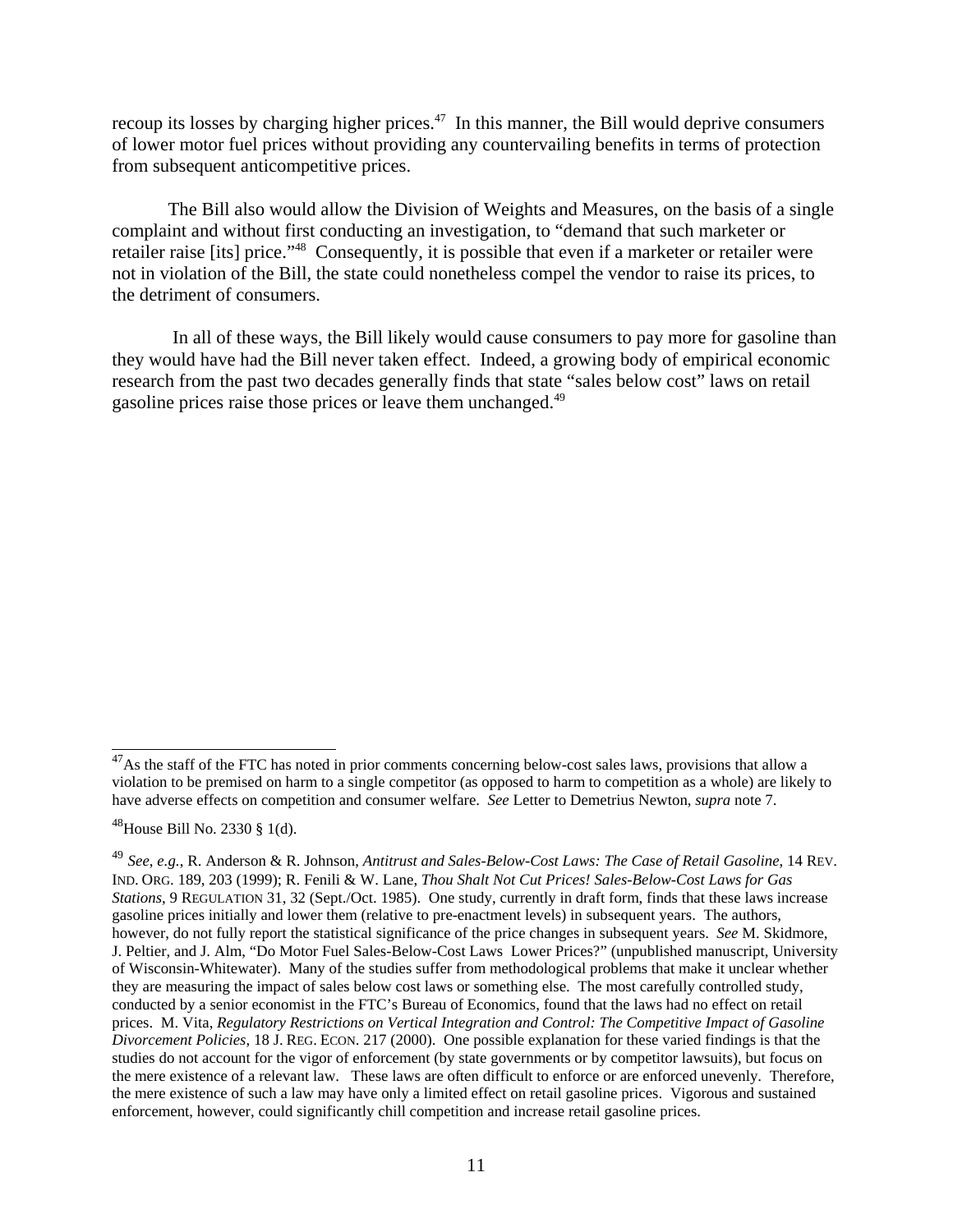### **B. The Bill's definition of "cost" does not reflect the true marginal cost of motor fuel in a vendor's inventory**

By focusing on historic cost rather than replacement cost, the Bill ignores a vendor's opportunity cost, and thus does not accurately reflect the true marginal cost of motor fuel in inventory.50 For instance, a marketer or retailer that lowers its prices in response to a decline in wholesale motor fuel prices would be subject to liability if its new lower prices were below its actual acquisition cost or "the average of the three lowest terminal prices posted by a supplier" on the day the vendor purchased its most recent supply of motor fuel.<sup>51</sup> Further, the use of an average of posted prices (when a vendor's actual costs of acquisition are unavailable) would not reflect discounts received by the vendor, thus overstating a vendor's actual marginal cost. Because the Bill's definition of "cost" does not comport with the true marginal cost of the motor fuel in a vendor's inventory, it is likely to subject some above-cost prices to condemnation, further acting to deter price-cutting.

#### **C. The Bill is unnecessary**

Aside from its effect of protecting motor fuel retailers and marketers from competition, the Bill simply is unnecessary. Anticompetitive below-cost pricing is unlikely to occur, and already is covered by the federal antitrust laws in any event. Given the strong stance of the Supreme Court in favor of low prices and the care the Court has devoted to explaining what types of price-cutting are illegal under the antitrust laws, the Bill is not necessary to protect consumers. Its passage likely would serve only to protect motor fuel marketers and retailers in Kansas from competition, which would harm consumers.

#### **Conclusion**

For these reasons, the staffs of the FTC's Bureau of Competition, Bureau of Economics, and Office of Policy Planning believe that, if enacted, House Bill No. 2330 likely would harm competition. We believe that the Bill would deter procompetitive price-cutting and cause some vendors to raise their prices, to the detriment of Kansas' consumers. Moreover, the Bill addresses a problem that is unlikely to occur. Finally, to the limited extent that anticompetitive below-cost pricing poses any threat to the motor fuel market, federal antitrust laws are sufficient to address the problem.

<sup>&</sup>lt;sup>50</sup>Opportunity cost is "the value of the best forgone use of the resources employed in that action." CARLTON  $\&$ PERLOFF, *supra* note 35, at 33.

<sup>51</sup>*See* House Bill No. 2330 at § 1(c).